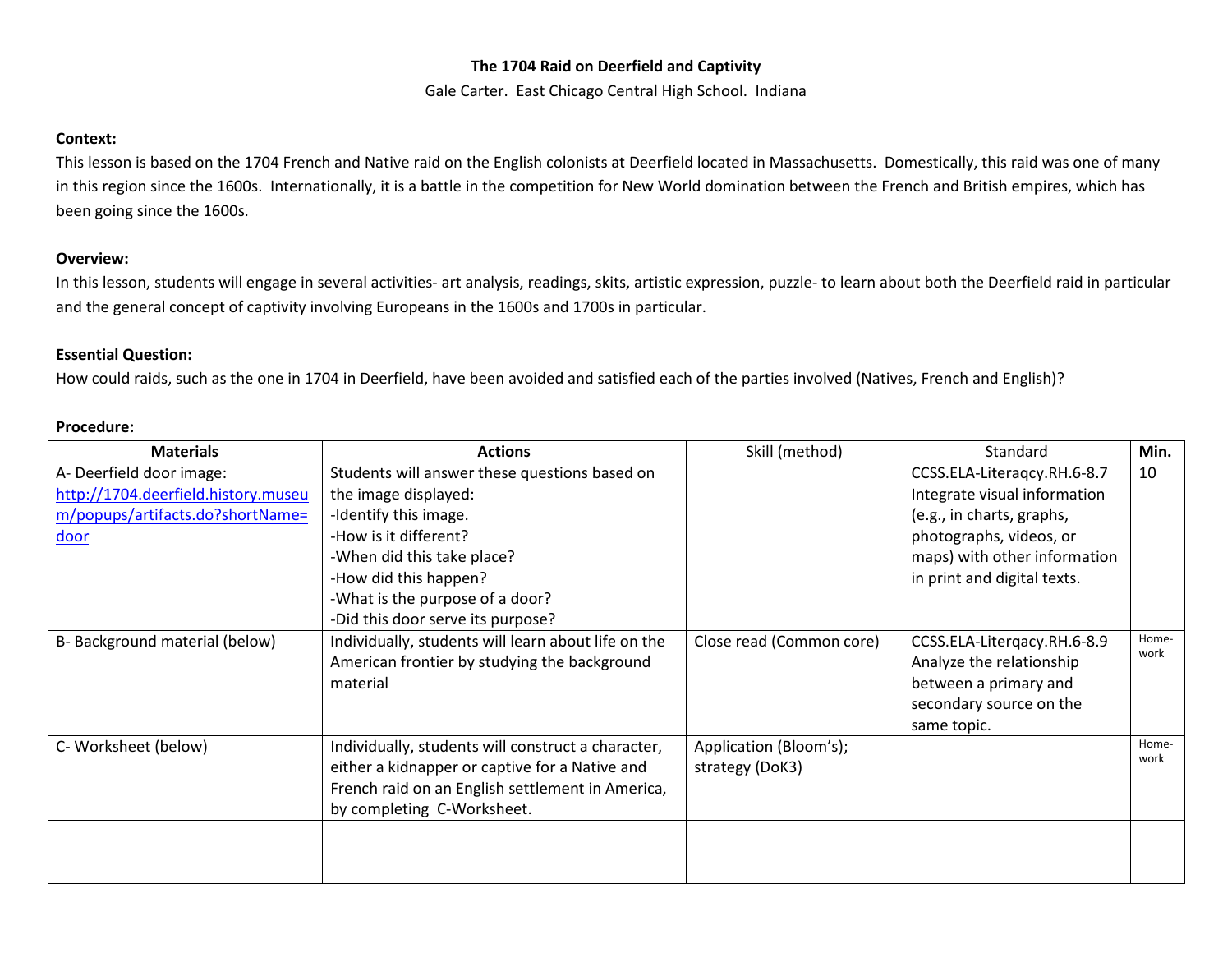|                                                                                                                                                            | Students will be divided into 3 groups. Group 1<br>will create a brief skit depicting a frontier raid.<br>Group 2 will create a brief skit depicting a captive<br>life and return at an Abenaki camp. Group 3 will<br>create a brief skit depicting captive life and return<br>negotiation with the French in New France. | Synthesis (Bloom's);<br>strategy (DoK3)           | CCSS.ELA-Literacy.RH.6-8.7<br>Integrate visual information<br>(e.g., in charts, graphs,<br>photographs, videos, or<br>maps) with other information<br>in print and digital texts.         | 30             |
|------------------------------------------------------------------------------------------------------------------------------------------------------------|---------------------------------------------------------------------------------------------------------------------------------------------------------------------------------------------------------------------------------------------------------------------------------------------------------------------------|---------------------------------------------------|-------------------------------------------------------------------------------------------------------------------------------------------------------------------------------------------|----------------|
| Boxes (house exterior), fireplace<br>(drawing), pallets, utensils (for<br>cooking, sewing, farming), Bible,<br>hornbook, pretend weapons, tent<br>(wigwam) | As a class, students will create a setting which<br>depicts a $17^{\text{th}}/18^{\text{th}}$ C. American frontier residence,<br>Native camp, and French territory.                                                                                                                                                       |                                                   |                                                                                                                                                                                           | 15             |
| Apron, blanket, moccasins, feathers,<br>beads, cross, hats, jackets, shirts,<br>vests, pouches, cane                                                       | Students will make themselves look like their<br>character.                                                                                                                                                                                                                                                               | Application (Bloom's)                             |                                                                                                                                                                                           | 5              |
|                                                                                                                                                            | Group 1 will perform their skit. Groups 2 and 3<br>will be the audience.                                                                                                                                                                                                                                                  | Recall (Bloom's DoK)                              |                                                                                                                                                                                           | $\overline{7}$ |
|                                                                                                                                                            | After the performance, Groups 2 and 3 will<br>attempt to identify each character in terms of<br>age, role, religion, ethnicity, captive or captor.<br>Groups 2 and 3 will discuss decisions that Group 1<br>made about the fate of each of the English<br>characters. A discussion will take place.                       | Evaluating (Bloom's);<br>Extended thinking (DoK3) | CCSS.ELA-Literacy.RH6-8.6<br>Identify aspects of a text that<br>reveal an author's point of<br>view or purpose (e.g., loaded<br>language, inclusion or<br>avoidance of particular facts). | 10             |
|                                                                                                                                                            | Group 2 will perform their skit. Groups 1 and 3<br>will be the audience.                                                                                                                                                                                                                                                  | Recall (Bloom's DoK)                              |                                                                                                                                                                                           | $\overline{7}$ |
|                                                                                                                                                            | After the performance, Groups 1 and 3 will<br>attempt to identify each character in terms of<br>age, role, religion, ethnicity, captive or captor.<br>Groups 1 and 3 will discuss the decisions that<br>Group 2 made about the fate of each captive. A<br>discussion will take place.                                     | Evaluating (Bloom's);<br>Extended thinking (DoK3) | CCSS.ELA-Literacy.RH6-8.6<br>Identify aspects of a text that<br>reveal an author's point of<br>view or purpose (e.g., loaded<br>language, inclusion or<br>avoidance of particular facts). | 10             |
|                                                                                                                                                            | Group 3 will perform their skit. Groups 1 and 2<br>will be the audience.                                                                                                                                                                                                                                                  | Recall (Bloom's DoK)                              |                                                                                                                                                                                           | $\overline{7}$ |
|                                                                                                                                                            | After the performance, Groups 1 and 2 will<br>attempt to identify each character in terms of<br>age, role, religion, ethnicity, captive or captor.<br>Groups 1 and 2 will discuss the decisions that<br>Group 3 made about the fate of each captive. A<br>discussion will take place.                                     | Evaluating (Bloom's);<br>Extended thinking (DoK3) | CCSS.ELA-Literacy.RH6-8.6<br>Identify aspects of a text that<br>reveal an author's point of<br>view or purpose (e.g., loaded<br>language, inclusion or<br>avoidance of particular facts). | 10             |
|                                                                                                                                                            |                                                                                                                                                                                                                                                                                                                           |                                                   |                                                                                                                                                                                           |                |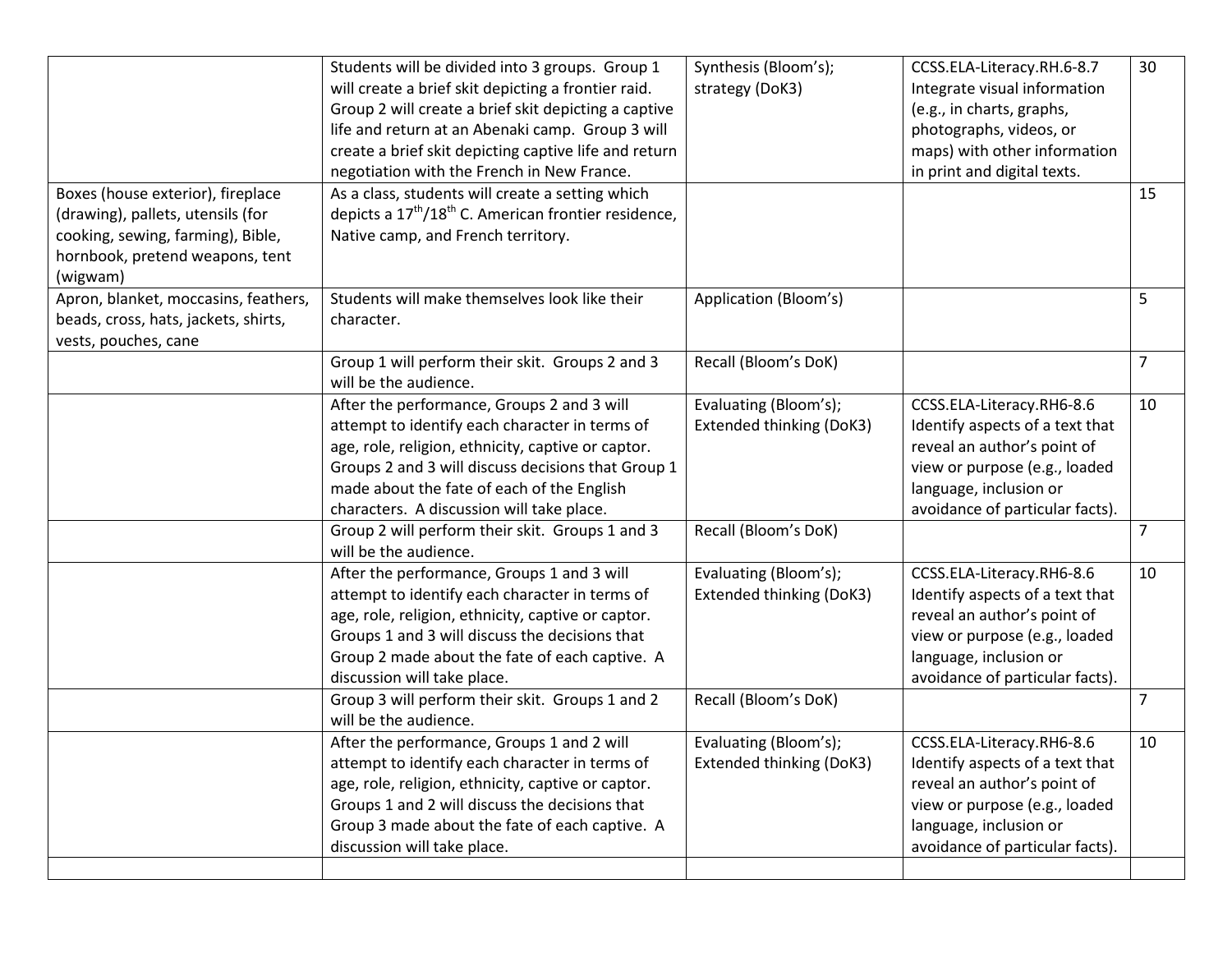|                                                                                                                                                                                                                | Individually, students will create a memorial for<br>their character; it could be a poem, rap, song,<br>poster, article, etc. The memorials will be<br>displayed. | Creating (Bloom's);<br>Extended thinking (DoK) | CCSS.ELA-Literacy.RH.6-8.7<br>Integrate visual information<br>(e.g., in charts, graphs,<br>photographs, videos, or<br>maps) with other information<br>in print and digital texts. | Home-<br>work |
|----------------------------------------------------------------------------------------------------------------------------------------------------------------------------------------------------------------|-------------------------------------------------------------------------------------------------------------------------------------------------------------------|------------------------------------------------|-----------------------------------------------------------------------------------------------------------------------------------------------------------------------------------|---------------|
| Journals<br>Essential question- What could have<br>been done to satisfy the English, the<br>French and the Natives in New<br>England and New France without<br>having to resort to kidnapping and<br>violence? | Students will view the memorials. They will<br>answer the essential question in their journals.                                                                   | Creating (Bloom's);<br>Extended thinking (DoK) | CCSS.ELA-Literacy.RH.6-8.7<br>Integrate visual information<br>(e.g., in charts, graphs,<br>photographs, videos, or<br>maps) with other information<br>in print and digital texts. | 30            |
| Crossword puzzle<br>Use an online source to create a<br>crossword puzzle with terms<br>relevant to this lesson                                                                                                 | Students may complete the crossword puzzle.                                                                                                                       | Recall (Bloom's DoK)                           |                                                                                                                                                                                   |               |

# B- Background

| Opener  |                          | http://1704.deerfield.history.museum/popups/artifacts.do?shortName=door          |
|---------|--------------------------|----------------------------------------------------------------------------------|
| Place   | New England & New France | http://1704.deerfield.history.museum/maps/march.html                             |
|         | Deerfield                |                                                                                  |
| Players |                          | http://1704.deerfield.history.museum/scenes/groups.do                            |
| Action  |                          | http://1704.deerfield.history.museum/popups/background.do?shortName=expCaptivity |
| Review  |                          | http://1704.deerfield.history.museum/game/index.jsp                              |